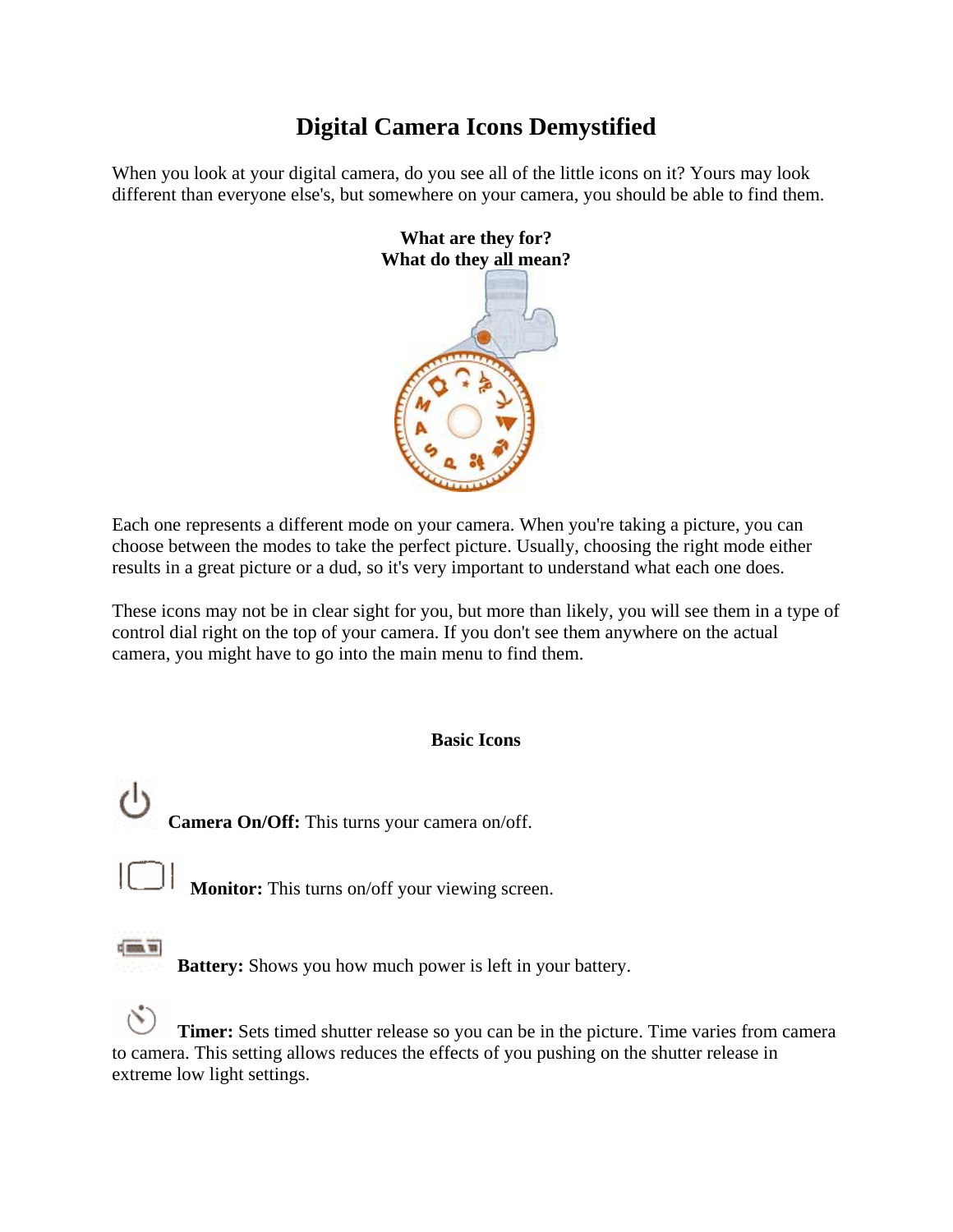**Playback:** Allows you to view the pictures stored on your digital camera using your LCD display.

**Delete:** Removes unwanted images. Your camera will typically give you a pop up menu asking if you want to delete "this image" or "all images". Once deleted, pictures can not be restored.

 **USB Port:** This is the location to plug your USB cable into to download photos to your computer.

#### **Camera Setting Icons**

**Automatic:** This is usually the default setting for most digital cameras. The icon on your camera may read as "AUTO." This one automatically sets the camera's flash and focus by using the normal, average exposure settings. This can be used for normal picture taking, but if you want some special effects added to your pictures, keep reading.

**Close Up:** This mode should be used for any pictures you're taking from approximately two feet away or closer. If you really want to narrow in on a subject, use this one. Also, keep in mind that the flash probably won't automatically come on with this mode, so you'll have to set it manually yourself. You can take life-size pictures of insects, flowers, and other small subjects in this mode, but the focus range at such distances is very narrow.

**Landscape:** This one is used for any pictures you're taking of distant subjects. Also, the flash should not be on for these types of pictures. The landscape mode is also sometimes indicated by an 8 symbol.

**Action/Sport Mode:** If you take a lot of pictures of moving objects, this is the mode you'll want to use. It sets the shutter speed on your camera to its fastest mark so you can catch the subjects in motion. For these types of pictures, you should just use the flash as needed.

**Night Mode:** This mode is obviously used for pictures you take at night or for any low-light conditions. It uses a slow shutter speed and it may also use the flash automatically. The icons for this one may be a little different from camera to camera. Another one that is commonly used is a backlight mode that has a fill flash picture. This mode also helps with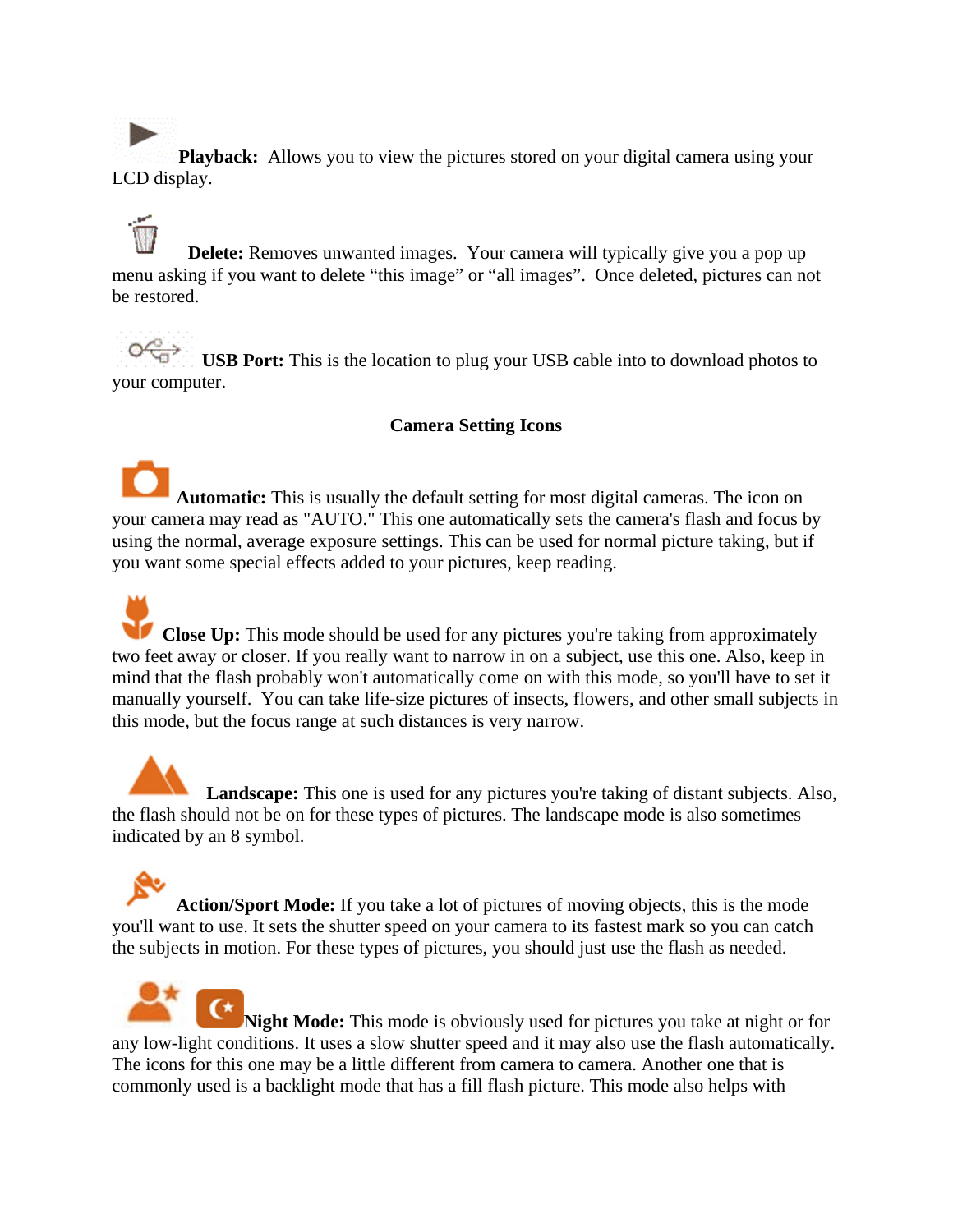shadowed objects. Be sure to hold the camera very still. When the shutter speed slows down, the lens stays open longer – MEANING – you will get a blurry camera if you don't hold still.

**Portrait Mode:** This one is used mostly for faces of people. It helps to blur out the background so you can focus in more on a person's face. It is used well with the red eye reduction mode, for a full effect, as well.

 **Sand and Snow:** Brightly colored or glaring backgrounds can trick the camera into underexposing the subject. This mode overexposes the scene to gain details that would otherwise be lost.

**Video Mode:** Want to make videos with your digital camera? Then set your dial on this one. You can shoot short video clips with this mode.

### **Flash Setting Icons**

# Ł **Auto Flash:** This setting allows the camera to determine the appropriate flash levels.

 **Fill (force) Flash:** This flash setting will fire regardless of whether the camera thinks it's necessary.



**No Flash:** This turns off the flash.

 **Red-eye Reduction Flash:** This helps to reduce the problem of red-eye by initiating a series of small flashes just before the main flash ignites.

#### **Advanced Setting Icons**

**Image Stabilization:** If you're known to have shaky hands when you're taking pictures, use this mode. It helps to stabilize your camera so the image won't come out all blurry.

**Manual Mode:** This is also a very common mode to use. You use buttons on the camera's body to set both shutter speed and aperture size. Remember, though, that you're working without a safety net--the camera won't protect you from under- or overexposure.